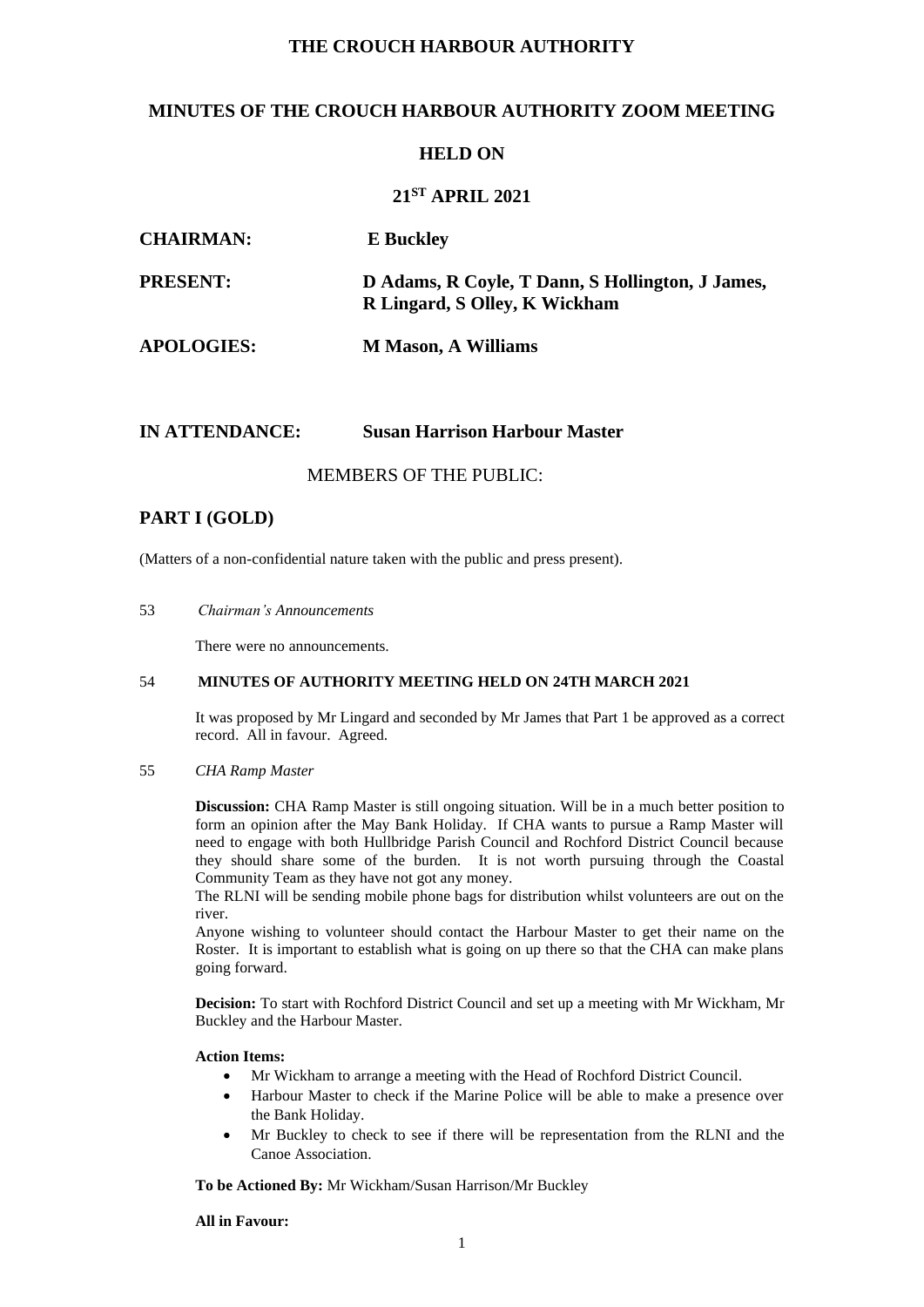### 56 *Focus Advertising*

**Information:** An Advert will be going into the Focus Magazine next week to be circulated to all the houses in Burnham, South Woodham Ferrers and surrounding areas. Cost £270.00

## 57 *Coastal Paths*

**Discussion:** The Chairman has asked Millie Hollington to assist and she has been looking into the proposals. Natural England are trying to strike a balance between the interest of the public having rights of access over coastal areas which must be fair for the owners of the land over which the public are wandering. Looking at the Report it would appear from the proposals that it would not be too much of a problem to the CHA. The Report states that Natural England have been out to consultation, so it is a matter of waiting to see what transpires.

The Coastal Path on the north shore between Hullbridge and Burnham it is suggested that it should be restricted to the top of the bank which works in CHA favour. There will be a lot more to come out of the review. At the moment, it does not appear to affect the CHA because of the public exclusions.

Mr Wickham reported that he had a few exchanges with Paul Woodford and Charlotte Bailey as the farmers have expressed concern at the Coastal Footpath proposals.

Mr Hollington said he had extensive involvement with this and confirmed it was not particularly a worry to the CHA but anything of concern he would pass onto the Chairman and members.

Mr Wickham asked to be copied in on any feedback, as a lot of concern had been raised at the Advisory Committee and the lack of information that had been provided by Natural England. The Natural England representative on the Advisory Committee has promised to take these queries back to Natural England.

The Chairman said that his understanding was that Natural England were not interacting with the CHA because there was no need, in which case the CHA should not get involved and it was up to the individual landowners to make their own representation if they had not done so already.

**Decision:** CHA is happy with the current position. To wait and see what transpires from the Report and if anything came up to deal with it at the time, in the meantime to leave it with Natural England.

#### **Action Items:**

**To be Actioned By:**

**All in Favour:** 9/9 in favour. Agreed.

## 58 *CHA Public Perception and Value for Money*

**Discussion:** This has come up quite a few times recently. People feel the CHA take their money and do nothing for them. The Chairman said he felt it was time for a change and asked members opinion whether they felt there was enough information about the Authority and what it did.

There was an agreement that possibly some PR might be beneficial by way of a coherent and constructive statement on the CHA Website about what the CHA did and why it benefits the river users and the river.